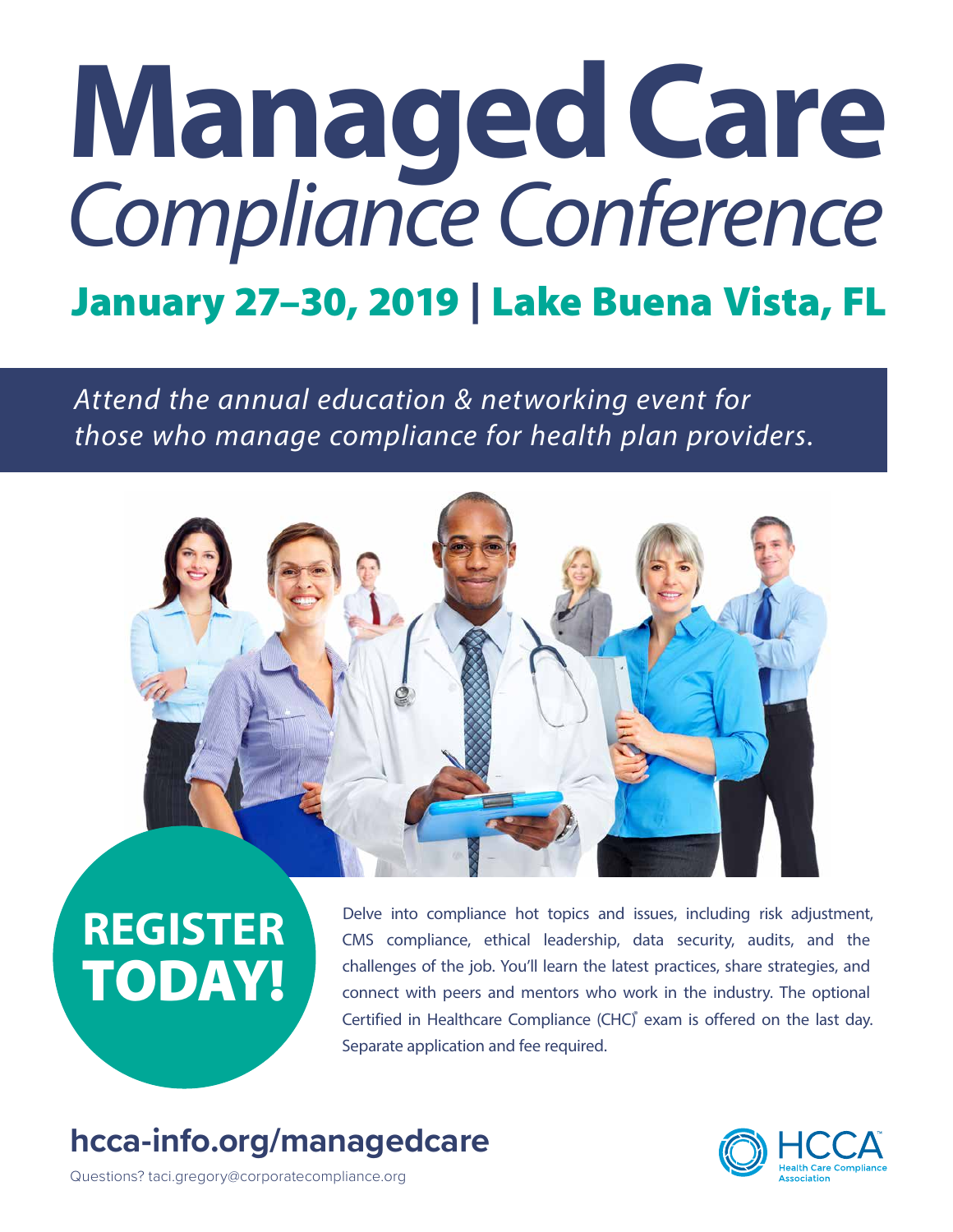### SUNDAY, JANUARY 27: **PRE-CONFERENCE**

| 7:15 ам-6:00 рм   | <b>Registration Open</b>                                                                                                                                                                                                                                                                                                                                                                                                                                                                                                                                                                                                                |                                                                                                                                                                                                                                                                                                      |  |
|-------------------|-----------------------------------------------------------------------------------------------------------------------------------------------------------------------------------------------------------------------------------------------------------------------------------------------------------------------------------------------------------------------------------------------------------------------------------------------------------------------------------------------------------------------------------------------------------------------------------------------------------------------------------------|------------------------------------------------------------------------------------------------------------------------------------------------------------------------------------------------------------------------------------------------------------------------------------------------------|--|
| 8:00-9:30 AM      | P1 Compliance, Privacy, and Security Program Assessment Best Practices - Bret Bissey, Vice President and Chief Compliance Officer,<br>Gateway Health; Kelly McLendon, Managing Partner, CompliancePro Solutions                                                                                                                                                                                                                                                                                                                                                                                                                         |                                                                                                                                                                                                                                                                                                      |  |
| 9:30-9:45 AM      | <b>Networking Break</b>                                                                                                                                                                                                                                                                                                                                                                                                                                                                                                                                                                                                                 |                                                                                                                                                                                                                                                                                                      |  |
| $9:45-11:15$ AM   | P2 Lessons Learned on the Frontlines of Network Compliance Enforcement - Deborah Schreiber, Network Compliance Officer, UnitedHealthcare;<br>Niki Jo Kurtis, Medicare Pharmacy Compliance Officer, UnitedHealthcare                                                                                                                                                                                                                                                                                                                                                                                                                     |                                                                                                                                                                                                                                                                                                      |  |
| 11:15 АМ-12:30 РМ | <b>Lunch</b> (on your own)                                                                                                                                                                                                                                                                                                                                                                                                                                                                                                                                                                                                              |                                                                                                                                                                                                                                                                                                      |  |
| 12:30-2:00 PM     | P3 Viewing Investigations from a Different Angle: Understanding<br><b>P4 Compliance 101 - Shawn DeGroot, President, Compliance Vitals;</b><br>the Varying Perspectives of Counsel, Compliance Officer, and<br>Jenny O'Brien, Chief Compliance Officer, UnitedHealthcare<br><b>Prosecutor to Improve Your Internal Investigation Process -</b><br>Heather Fields, Shareholder and Chair - Hospital/Health Systems Practice, Reinhart Boerner<br>Van Deuren s.c.; Lisa Estrada, Senior Vice President and Chief Compliance Officer, Fresenius<br>Medical Care North America; James Sheehan, Chief - Charities Bureau, NY Attorney General |                                                                                                                                                                                                                                                                                                      |  |
| 2:00-2:15 PM      | <b>Networking Break</b>                                                                                                                                                                                                                                                                                                                                                                                                                                                                                                                                                                                                                 |                                                                                                                                                                                                                                                                                                      |  |
| 2:15-3:45 PM      | P5 Building an SIU That's Nimble, Effective, and Audit Ready! -<br>Marita Janiga, Executive Director of National Compliance, Ethics & Integrity<br>Office - Investigations, Kaiser Permanente; Tamara Neiman, Director - National<br>Special Investigations Unit, Kaiser Permanente; Mark Horowitz, Senior Manager -<br>Enterprise Regional Compliance: Care Delivery & Pharmacy, Kaiser Permanente                                                                                                                                                                                                                                     | P6 Build a Managed Care Compliance Audit and Remediation<br><b>Plan</b> - Nicole Huff, Chief Compliance & Privacy Officer, St. Luke's University<br>Health Network; Deborah Johnson, Senior Director - Compliance and Internal<br>Audit, Peach State Health Plan                                     |  |
| 3:45-4:00 PM      | <b>Networking Break</b>                                                                                                                                                                                                                                                                                                                                                                                                                                                                                                                                                                                                                 |                                                                                                                                                                                                                                                                                                      |  |
| 4:00-5:30 PM      | P7 I Can Hear You - But Am I Listening? - Jennifer Del Villar, Director<br>of Medicare Compliance, Cambia Health Solutions, Inc; Gail M. Blacklock,<br>Compliance Officer, Inter Valley Health Plan                                                                                                                                                                                                                                                                                                                                                                                                                                     | P8 Let's Talk Shop: Changes in MA and Part D Compliance<br>Requirements for 2019 - Kate McDonald, Partner, McDermott Will & Emery;<br>Annie Hsu Shieh, Senior Compliance Counsel, Central Health Plan of California;<br>John Tanner, VP - Compliance, Medicare Compliance Officer, Molina Healthcare |  |
| 5:30-6:30 PM      | Welcome Reception with Exhibitors (in exhibit area)                                                                                                                                                                                                                                                                                                                                                                                                                                                                                                                                                                                     |                                                                                                                                                                                                                                                                                                      |  |

### MONDAY, JANUARY 28: **CONFERENCE (GOVERNMENT PROGRAMS TRACK = sessions with blue background)**

| 7:00 ам-5:30 рм   | <b>Registration Open</b>                                                                                                                                                                                                                                                                                                                                                                                                                                                                                                                                                                                                                                                                                                                                             |                                                                                                                                                                                                                                                                                                                                                                   |                                                                                                                                                                                                                                                                                                                                                      |  |
|-------------------|----------------------------------------------------------------------------------------------------------------------------------------------------------------------------------------------------------------------------------------------------------------------------------------------------------------------------------------------------------------------------------------------------------------------------------------------------------------------------------------------------------------------------------------------------------------------------------------------------------------------------------------------------------------------------------------------------------------------------------------------------------------------|-------------------------------------------------------------------------------------------------------------------------------------------------------------------------------------------------------------------------------------------------------------------------------------------------------------------------------------------------------------------|------------------------------------------------------------------------------------------------------------------------------------------------------------------------------------------------------------------------------------------------------------------------------------------------------------------------------------------------------|--|
| 7:00-8:00 AM      | <b>Breakfast with Exhibitors</b> (in exhibit area)                                                                                                                                                                                                                                                                                                                                                                                                                                                                                                                                                                                                                                                                                                                   |                                                                                                                                                                                                                                                                                                                                                                   |                                                                                                                                                                                                                                                                                                                                                      |  |
| $8:00-8:15$ AM    | <b>Opening Remarks</b>                                                                                                                                                                                                                                                                                                                                                                                                                                                                                                                                                                                                                                                                                                                                               |                                                                                                                                                                                                                                                                                                                                                                   |                                                                                                                                                                                                                                                                                                                                                      |  |
| 8:15-9:15 AM      | GENERAL SESSION Combating Fraud, Waste, and Abuse in Managed Care - Megan Tinker, Senior Advisor for Legal Affairs, U.S. Department of<br>Health and Human Services, Office of Counsel to the Inspector General                                                                                                                                                                                                                                                                                                                                                                                                                                                                                                                                                      |                                                                                                                                                                                                                                                                                                                                                                   |                                                                                                                                                                                                                                                                                                                                                      |  |
| 9:15-9:45 AM      | Networking Break with Exhibitors (in exhibit area)                                                                                                                                                                                                                                                                                                                                                                                                                                                                                                                                                                                                                                                                                                                   |                                                                                                                                                                                                                                                                                                                                                                   |                                                                                                                                                                                                                                                                                                                                                      |  |
| 9:45-10:45 AM     | 101 Managed Care Expansion in Medicaid<br>and Medicare: Benefits, Challenges, and<br><b>Compliance</b> - Denise Leard, Attorney, Brown &<br>Fortunato, PC; Pam Felkins Colbert, Attorney, Brown<br>& Fortunato, PC; Angela Brice-Smith, Regional<br>Administrator for Atlanta & Dallas Regional Offices,<br>Deputy Consortium Administrator, CMS                                                                                                                                                                                                                                                                                                                                                                                                                     | 102 Detecting and Preventing Fraud,<br>Waste, and Abuse - Christina Matsiga, Director<br>of Compliance, HSC Health Care System                                                                                                                                                                                                                                    | 103 Not for the Faint of Heart:<br><b>Preparing CMS Tracer Case Summaries -</b><br>Anne Crawford, Senior Vice President - Compliance<br>Solutions, ATTAC Consulting Group LLC; Thomas<br>Wilson, Vice President and Compliance Officer, Health<br>Team Advantage; Mary Ann McLean, Vice President of<br>Compliance, Baylor Scott & White Health Plan |  |
| 10:45-11:00 AM    | Networking Break (in exhibit area)                                                                                                                                                                                                                                                                                                                                                                                                                                                                                                                                                                                                                                                                                                                                   |                                                                                                                                                                                                                                                                                                                                                                   |                                                                                                                                                                                                                                                                                                                                                      |  |
| 11:00 АМ-12:00 РМ | 201 How Adequate Is Your Provider<br><b>202 Crisis Management for Really Busy</b><br><b>Network? Applying and Measuring</b><br><b>People: Learn How to Implement an</b><br><b>Managed Care Provider Network</b><br><b>Efficient and Effective Crisis Management</b><br><b>Compliance Against the New 2018</b><br>Program in Six Easy Steps - Lee Painter,<br>Principal - CyberSecuirty, CliftonLarsonAllen LLP;<br>Requirements - Jennifer Tryder, Program<br>Director, Integrity Management Services,<br>Ahmed Salim, Regional Director of Compliance,<br>Inc; Michael Walsh, Senior Auditor, Integrity<br>Presence Health<br>Management Services, Inc; Kimberly Hornik, Vice<br>President of Compliance and Administration,<br>Integrity Management Services, Inc. |                                                                                                                                                                                                                                                                                                                                                                   | <b>203 Hot Topics in Managed Care</b><br>Compliance - Ann Beimdiek Kinsella,<br>Compliance and Privacy Officer, Medica Health<br>Plans; Sarah J. Lorance, Senior Vice President & Chief<br>Compliance Officer, Anthem, Inc; Ann Greenberg,<br>Medicare Compliance Officer, Presbyterian Health<br>Plan, Presbyterian Insurance Company               |  |
| 12:00-1:15 PM     | <b>Lunch</b> (dessert in exhibit area)                                                                                                                                                                                                                                                                                                                                                                                                                                                                                                                                                                                                                                                                                                                               |                                                                                                                                                                                                                                                                                                                                                                   |                                                                                                                                                                                                                                                                                                                                                      |  |
| $1:15 - 2:15$ PM  | <b>301 Engaging Members through</b><br><b>Advocacy and Outreach: Addressing</b><br><b>Social and Clinical Needs to Minimize</b><br>Health Disparities - Joynicole Martinez, CEO,<br>The Alchemist Agency                                                                                                                                                                                                                                                                                                                                                                                                                                                                                                                                                             | 302 Risk Adjustment Compliance and<br><b>Operations: Building Meaningful</b><br><b>Communications</b> - Nicole Martin, Senior<br>Manager - Prospective Risk Adjustment / Physician<br>Education Team / Prospective Field Chart Review Team<br>Strategic Campaign Solutions (SCS), Florida Blue; Dorothy<br>DeAngelis, Senior Managing Director, Ankura Consulting | 303 Are You Ready for a Department of<br>Labor Audit? - Amy Christen, Member, Dykema                                                                                                                                                                                                                                                                 |  |
| 2:15-2:30 PM      | Networking Break (in exhibit area)                                                                                                                                                                                                                                                                                                                                                                                                                                                                                                                                                                                                                                                                                                                                   |                                                                                                                                                                                                                                                                                                                                                                   |                                                                                                                                                                                                                                                                                                                                                      |  |
| 2:30-3:30 PM      | 401 Managed Models: The Future of FDR<br><b>Delegation - Service Delivery, Service</b><br><b>Responsibility, and Service Ability -</b><br>Richard Golfin III, Compliance Officer, CenCal Health                                                                                                                                                                                                                                                                                                                                                                                                                                                                                                                                                                      | 402 Federally Facilitated Exchange (FFE)<br>Audits: Do You Know the Risk Areas? -<br>Steve Bunde, Vice President of Integrity & Compliance<br>and Internal Audit, HealthPartners; Dawn Guzik<br>Stocker, Program Manager - Health Care Reform<br>Compliance, Geisinger Health Plan                                                                                | 403 A Phish Tale: Lessons Learned from a<br><b>Successful Phishing Attack in a Managed</b><br>Care Organization - Jessica Vander Zanden,<br>Vice President of Administrative Services,<br>Network Health; Angela Keenan, Director, Privacy &<br>Compliance, Network Health                                                                           |  |
| 3:30-3:45 PM      | Networking Break (in exhibit area)                                                                                                                                                                                                                                                                                                                                                                                                                                                                                                                                                                                                                                                                                                                                   |                                                                                                                                                                                                                                                                                                                                                                   |                                                                                                                                                                                                                                                                                                                                                      |  |
| 3:45-4:45 PM      | <b>GENERAL SESSION CMS Compliance and Enforcement Update</b> - Kimberly Brandt, Principal Deputy Administrator for Operations, CMS                                                                                                                                                                                                                                                                                                                                                                                                                                                                                                                                                                                                                                   |                                                                                                                                                                                                                                                                                                                                                                   |                                                                                                                                                                                                                                                                                                                                                      |  |
| 4:45-6:00 PM      | Networking Reception (in exhibit area)                                                                                                                                                                                                                                                                                                                                                                                                                                                                                                                                                                                                                                                                                                                               |                                                                                                                                                                                                                                                                                                                                                                   |                                                                                                                                                                                                                                                                                                                                                      |  |
|                   |                                                                                                                                                                                                                                                                                                                                                                                                                                                                                                                                                                                                                                                                                                                                                                      |                                                                                                                                                                                                                                                                                                                                                                   |                                                                                                                                                                                                                                                                                                                                                      |  |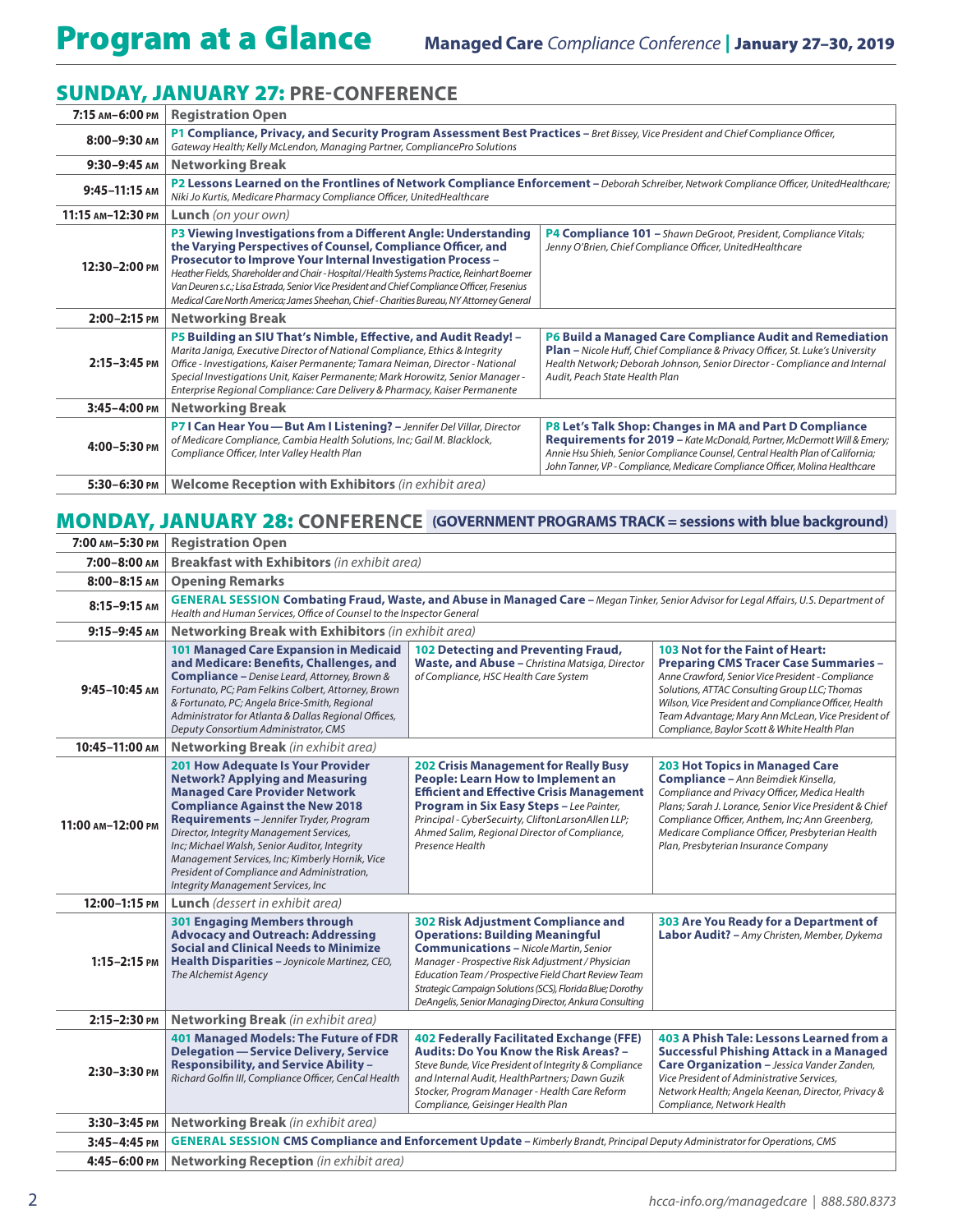### TUESDAY, JANUARY 29: **CONFERENCE**

| 7:00-4:30 PM      | <b>Registration</b>                                                                                                                                                                                                                                                                                                                                |                                                                                                                                                                                                                                                                                                     |                                                                                                                                                                                                                                                                                                              |                                                                                                                                                                                                                                             |
|-------------------|----------------------------------------------------------------------------------------------------------------------------------------------------------------------------------------------------------------------------------------------------------------------------------------------------------------------------------------------------|-----------------------------------------------------------------------------------------------------------------------------------------------------------------------------------------------------------------------------------------------------------------------------------------------------|--------------------------------------------------------------------------------------------------------------------------------------------------------------------------------------------------------------------------------------------------------------------------------------------------------------|---------------------------------------------------------------------------------------------------------------------------------------------------------------------------------------------------------------------------------------------|
| 7:00-8:00 AM      | <b>Breakfast</b> (in exhibit area)                                                                                                                                                                                                                                                                                                                 |                                                                                                                                                                                                                                                                                                     |                                                                                                                                                                                                                                                                                                              |                                                                                                                                                                                                                                             |
| $8:00 - 8:15$ AM  | <b>Opening Remarks</b>                                                                                                                                                                                                                                                                                                                             |                                                                                                                                                                                                                                                                                                     |                                                                                                                                                                                                                                                                                                              |                                                                                                                                                                                                                                             |
| $8:15-9:15$ AM    | GENERAL SESSION CMS Audit and Enforcement Update - John A. Scott, Acting Director, Medicare Parts C & D Oversight & Enforcement Group,<br>Centers for Medicare & Medicaid Services                                                                                                                                                                 |                                                                                                                                                                                                                                                                                                     |                                                                                                                                                                                                                                                                                                              |                                                                                                                                                                                                                                             |
| 9:15-10:15 AM     | GENERAL SESSION The Parity Challenge: Compliance with A Complex Law - Tim Clement, State Government Affairs - Northeast, American<br>Psychiatric Association                                                                                                                                                                                       |                                                                                                                                                                                                                                                                                                     |                                                                                                                                                                                                                                                                                                              |                                                                                                                                                                                                                                             |
| 10:15-10:45 AM    | Networking Break (in exhibit area)                                                                                                                                                                                                                                                                                                                 |                                                                                                                                                                                                                                                                                                     |                                                                                                                                                                                                                                                                                                              |                                                                                                                                                                                                                                             |
| 10:45-11:45 AM    | 501 Regulators Mount Up: How<br>an Insurance Department Ensures<br><b>Compliance with Managed Care Plans -</b><br>Rachel Chandler, Senior Attorney, Life and Health<br>Actuarial Division, Mississippi Insurance Department                                                                                                                        | 502 The WHO, WHY, and HOW of<br><b>Delegation Oversight</b> - Christian Puff,<br>Attorney, Hall Render Killian Heath & Lyman,<br>PC; Hayley Ellington-Buckles, Chief Compliance<br>Officer, Versant Health                                                                                          |                                                                                                                                                                                                                                                                                                              | 503 Stress is Stressful - Cathy Bodnar, Chief<br>Compliance and Privacy Officer, Cook County Health<br>and Hospital System; Lauren Tockey, Admissions<br>Counselor, Gateway Foundation Alcohol & Drug<br><b>Treatment Centers</b>           |
| 11:45 AM-12:45 PM | Lunch                                                                                                                                                                                                                                                                                                                                              |                                                                                                                                                                                                                                                                                                     |                                                                                                                                                                                                                                                                                                              |                                                                                                                                                                                                                                             |
| 12:45-1:45 PM     | 601 Medicare Advantage Risk Adjustment<br><b>Compliance DOs and DON'Ts: How to</b><br><b>Effectively Deploy Limited Resources on</b><br><b>Emerging Risk Areas - Jason Christ, Member,</b><br>Epstein Becker & Green, PC; Teresa Mason, Associate,<br>Epstein Becker & Green, PC; Julie Nielsen, Managing<br>Director, Berkley Research Group, LLC | 602 Don't Freak Out! You Can Survive<br><b>Multiple CMS Audits at the Same</b><br>Time - Here's How - Ryan Hayden, Partner,<br>PricewaterhouseCoopers; Rohit Gupta, Director,<br>PricewaterhouseCoopers; Rezarta Molla, Vice<br>President of Corporate Compliance, Harvard<br>Pilgrim Health Care   |                                                                                                                                                                                                                                                                                                              | 603 Are You Just Checking the Box or<br><b>Creating Effective Compliance Training? -</b><br>S. Leah Yoder, Senior Advisor, UL PURE Learning;<br>Shelley Segal, Principal and Co-Founder, Medicare<br><b>Compliance Solutions</b>            |
| 1:45-2:00 PM      | <b>Networking Break</b>                                                                                                                                                                                                                                                                                                                            |                                                                                                                                                                                                                                                                                                     |                                                                                                                                                                                                                                                                                                              |                                                                                                                                                                                                                                             |
| 2:00-3:00 PM      | 701 The State of Play for Mental Health<br>Parity - Tricia Beckmann, Director, Faegre Baker<br>Daniels Consulting; Amy Finley, Senior Counsel,<br>Highmark, Inc                                                                                                                                                                                    | 702 How to Prepare for 2019 CMS<br><b>Rule Change to Marketing Materials:</b><br>ANOCs, EOCs, Summary of Benefits-<br><b>Issues, Impact, Disclosures and Audits -</b><br>Debbie Mabari, CEO, CODY; Hannah LaMere,<br>Director - Special Projects, CODY; Mike Turrell,<br>CEO, Ultimate Health Plans |                                                                                                                                                                                                                                                                                                              | <b>703 The Importance of Automating Your</b><br><b>Monitoring and Auditing - Pamela Cleveland,</b><br>VP - Compliance Product Strategy, Beacon Healthcare<br>Systems; Megan Grifa, Director, Medicare Compliance,<br>Medical Mutual of Ohio |
| $3:00-3:15$ PM    | <b>Networking Break</b>                                                                                                                                                                                                                                                                                                                            |                                                                                                                                                                                                                                                                                                     |                                                                                                                                                                                                                                                                                                              |                                                                                                                                                                                                                                             |
| 3:15-4:15 PM      | 801 Understanding Recent Legislative Changes to Coordination<br>of Benefits Practices for Medicaid and CHIP Programs - Kristen<br>Ballantine, Vice President of State and Federal Government Relations, HMS;<br>Ron Singh, Senior Vice President of Advisory Services, HMS                                                                         |                                                                                                                                                                                                                                                                                                     | 802 The Rise of the Virtual Workforce: Compliance Role in<br>Robotic Automation Governance - Deana Rhoades, Principal -<br>Automation, Health Plan Consulting, NTT DATA; John Wells, Vice President,<br>Aetna Medicare Compliance, Aetna; Sherrie Ryder, Senior Advisor - Compliance<br>& Security, NTT DATA |                                                                                                                                                                                                                                             |

### WEDNESDAY, JANUARY 30: **CHC EXAM**

| $8:00-8:15$ am $\vert$ Exam Check-in                                                  |
|---------------------------------------------------------------------------------------|
| 8:15-10:45 AM   Certified in Healthcare Compliance (CHC) <sup>®</sup> Exam (optional) |

*(agenda and times subject to change)*



## **Get CHC Certified—Be recognized**

### **…for your experience and knowledge in healthcare compliance**

Take advantage of the opportunity to sit for the CHC exam on the last day of the conference. The CHC exam requires advance application and payment separate from the conference. To learn more, visit **hcca-info.org/managedcare** and click on the **"Certification"** tab.

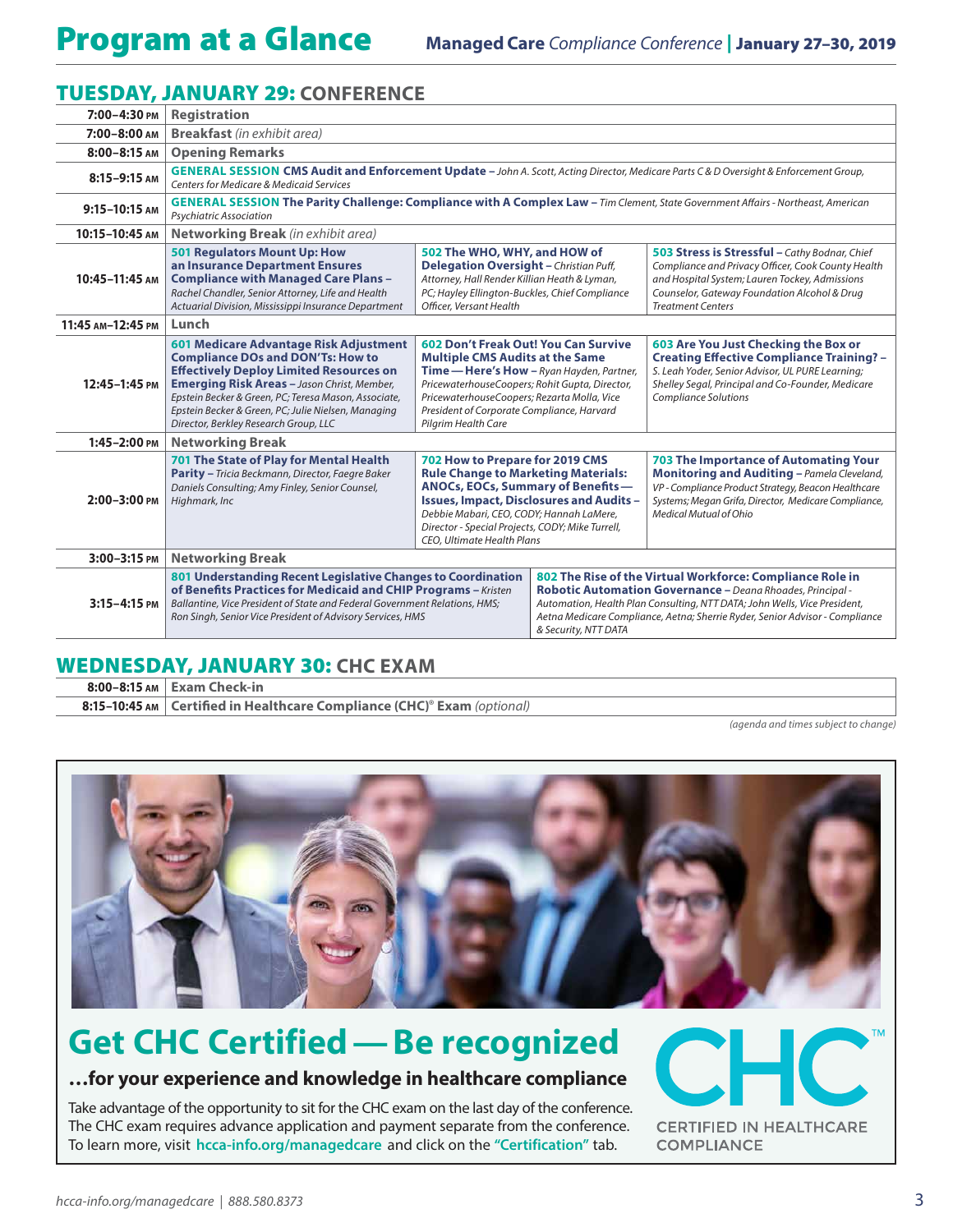### SUNDAY, JANUARY 27

### **7:15am – 6:00pm Registration Open**

### **8:00 – 9:30am P1 Compliance, Privacy, and Security Program Assessment Best Practices**



*Bret Bissey, Vice President and Chief Compliance Officer, Gateway Health*

 *Kelly McLendon, Managing Partner, CompliancePro Solutions*

- $\cdot$  Ideas for conducting a compliance program review to ultimately reduce overall organizational compliance risk
- How to utilize the elements of the DHHS OIG Model Compliance Program(s) to develop a work plan to perform this assessment
- The content of and tips for performing HIPAA privacy and security assessments in order to impress OCR and facilitate a high level of compliance which ultimately reduces organizational risk

### **9:30 – 9:45am Networking Break**

### **9:45 – 11:15am**

### **P2 Lessons Learned on the Frontlines of Network Compliance Enforcement**



*Deborah Schreiber, Network Compliance Officer, UnitedHealthcare* 

*Niki Jo Kurtis, Medicare Pharmacy Compliance Officer, UnitedHealthcare*

- y Regulatory requirements and expectations for provider and pharmacy networks
- Lessons learned from current regulatory auditing, monitoring, and reporting requirements for provider networks
- y Why regulators consider network directory data accuracy issues to be a potential access issue and an important beneficiary/consumer protection focus area—and how to apply lessons learned to pharmacy networks

**11:15am – 12:30pm Lunch** *(on your own)*

### **12:30 – 2:00pm**

### **P3 Viewing Investigations from a Different Angle: Understanding the Varying Perspectives of Counsel, Compliance Officer, and Prosecutor to Improve Your Internal Investigation Process**



*Heather Fields, Shareholder and Chair - Hospital/Health Systems Practice, Reinhart Boerner Van Deuren s.c.*



*Lisa Estrada, Senior Vice President and Chief Compliance Officer, Fresenius Medical Care North America*



*James Sheehan, Chief - Charities Bureau, NY Attorney General*

- <sup>y</sup> Yates/Sessions focus on individual liability in DOJ corporate investigations—how attorney ethical duties, compliance officer ethical guidelines, and Yates cooperation credit requirements impact interviews and investigation process and documentation
- Different planning approaches of compliance officer, legal counsel, and prosecutor/regulator to compliance reviews, investigations, and reporting — through case studies and interaction
- Practical strategies to address investigation challenges and optimize your organization's ability to achieve the best possible outcome in government investigations or litigation

### **P4 Compliance 101**



*Compliance Vitals*

*Jenny O'Brien, Chief Compliance Officer, UnitedHealthcare*

- Factors to consider when developing and implementing a compliance program
- The elements and keys to maintain an effective compliance programn
- Introduction of tools and techniques

**2:00 – 2:15pm Networking Break**

### **2:15 – 3:45pm**

### **P5 Building an SIU That's Nimble, Effective, and Audit Ready!**



*Marita Janiga, Executive Director of National Compliance, Ethics & Integrity Office - Investigations, Kaiser Permanente*

*Tamara Neiman, Director - National Special Investigations Unit, Kaiser Permanente*



*Mark Horowitz, Senior Manager - Enterprise Regional Compliance:* 

*Care Delivery & Pharmacy, Kaiser Permanente*

• The key components of building and leading an effective SIU

- A "best practice" process for responding to CMS memos and issuances
- The steps to take in preparing for a CMS Compliance Program Effectiveness Audit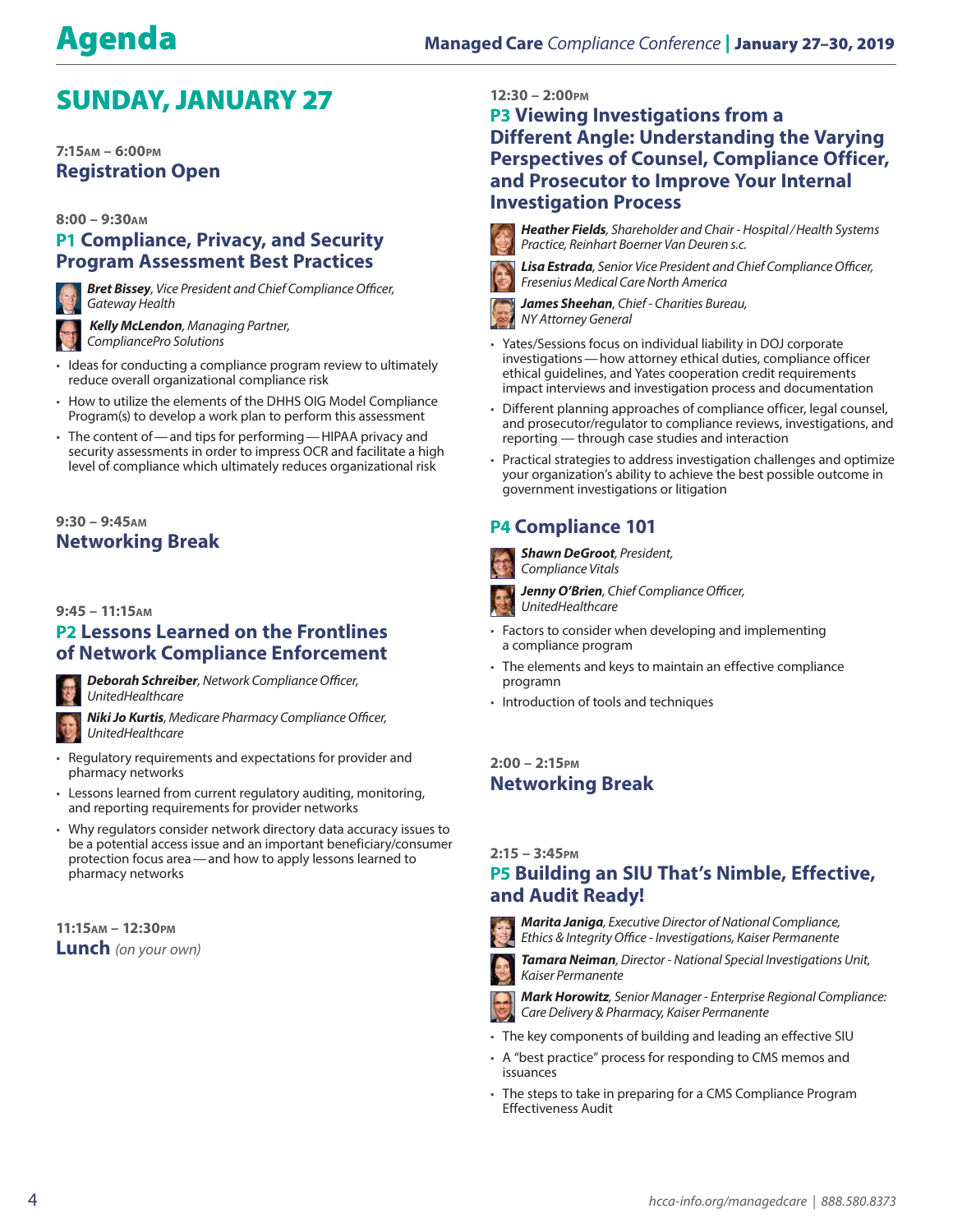### **P6 Build a Managed Care Compliance Audit and Remediation Plan**



*Nicole Huff, Chief Compliance & Privacy Officer, St. Luke's University Health Network*

*Deborah Johnson, Senior Director - Compliance and Internal Audit, Peach State Health Plan*

- Best practices on how to review and audit risk adjustments
- How to correlate compliance risk assessments and ongoing audit work
- Tracer summaries, including internal controls, remediation activity, documented outcomes, and remediation effectiveness for a compliance scenario

### **3:45 – 4:00pm Networking Break**

**4:00 – 5:30pm**

### **P7 I Can Hear You—But Am I Listening?**

*Jennifer Del Villar, Director of Medicare Compliance, Cambia Health Solutions, Inc*

*Gail M. Blacklock, Compliance Officer, Inter Valley Health Plan*

- When our members call, are we fulfilling all their needs? Appeals, determinations, grievances, and inquiries
- CMS call log universes the who, where, what, why, and how
- Monitoring and auditing using call logs universes both the business area and compliance

### **P8 Let's Talk Shop: Changes in MA and Part D Compliance Requirements for 2019**

*Kate McDonald, Partner, McDermott Will & Emery*

*Annie Hsu Shieh, Senior Compliance Counsel, Central Health Plan of California*

*John Tanner, VP - Compliance, Medicare Compliance Officer, Molina Healthcare*

- Understand and prepare for CMS's encounter data monitoring efforts
- Reconsider your approach to FDR training in light of CMS changes
- Implement best practices for preclusion list screenings, new MLR reporting requirements, and other compliance-related changes in 2019

### **5:30 – 6:30pm Welcome Reception with Exhibitors** *(in exhibit area)*

### MONDAY, JANUARY 28

**7:00am – 5:30pm Registration Open**

**7:00 – 8:00am Breakfast with Exhibitors** *(in exhibit area)*

**8:00 – 8:15am Opening Remarks**

### **8:15 – 9:15am**

### **GENERAL SESSION Combating Fraud, Waste, and Abuse in Managed Care**



*Megan Tinker, Senior Advisor for Legal Affairs, U.S. Department of Health and Human Services, Office of Counsel to the Inspector General*

- Current trends, vulnerabilities, and developments
- Update on recent FCA cases
- Update on recent and planned OIG Audits and Evaluations

### **9:15 – 9:45am**

**Networking Break with Exhibitors** *(in exhibit area)*

### **9:45 – 10:45am**

### **101 Managed Care Expansion in Medicaid and Medicare: Benefits, Challenges, and Compliance**



*Pam Felkins Colbert, Attorney,* 

*Brown & Fortunato, PC*

*Angela Brice-Smith, Regional Administrator for Atlanta & Dallas Regional Offices, Deputy Consortium Administrator, CMS*

- Understanding managed care private insurance plans vs. Medicare/Medicaid government plans
- Challenges and benefits for beneficiaries and providers in managed care plans for Medicare/Medicaid.
- The culture clashes of government programs and private insurers

### **102 Detecting and Preventing Fraud, Waste, and Abuse**

*Christina Matsiga, Director of Compliance, HSC Health Care System*

- Review of requirements for providers participating in federal and/or state-funded health care programs to detect and prevent fraud, waste, and abuse.
- y Examples of what constitutes fraud, waste, and abuse; and a look at some case studies
- Possible strategies to identify—as well as prevent—fraud, waste, and abuse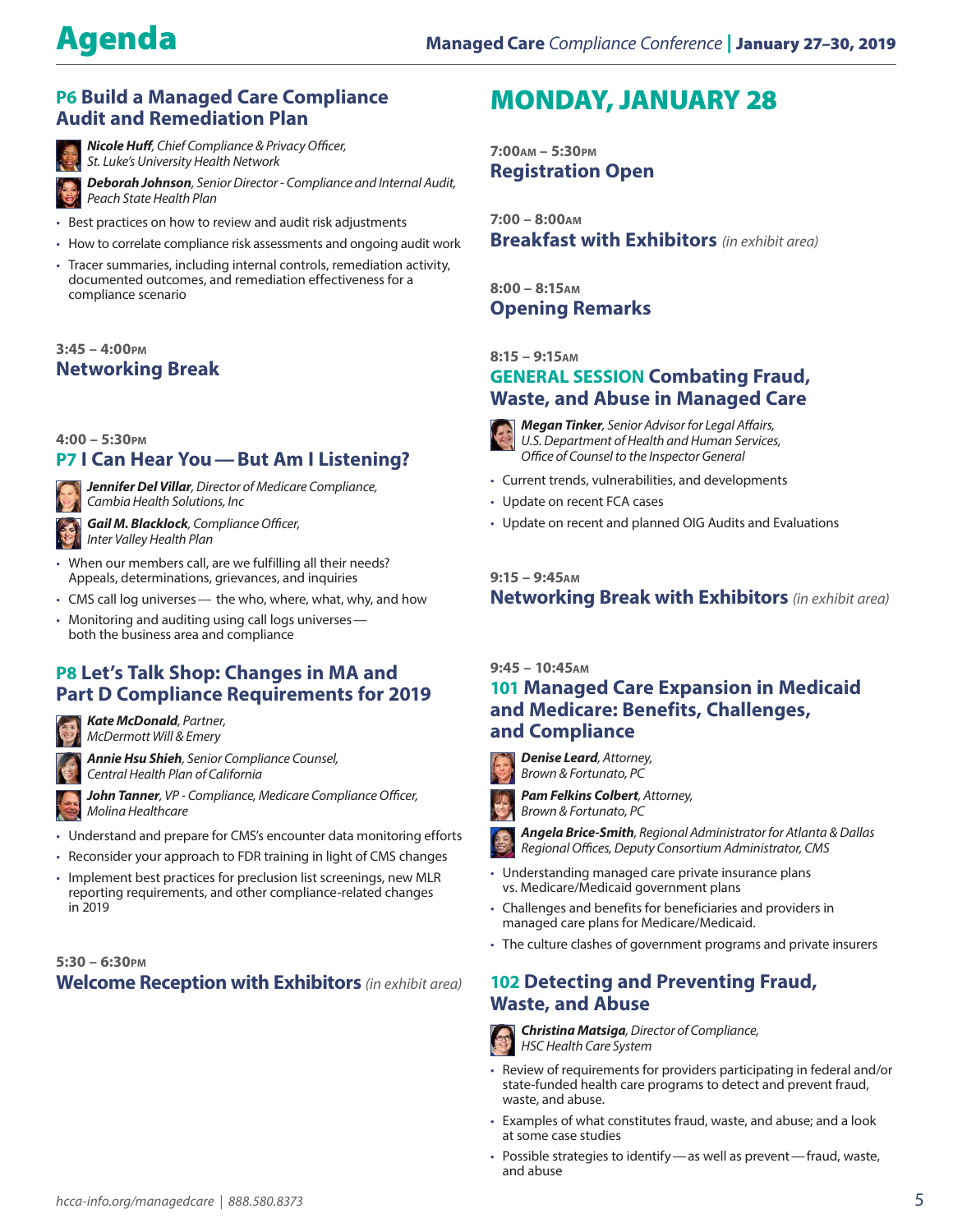### **103 Not for the Faint of Heart: Preparing CMS Tracer Case Summaries**

*Anne Crawford, Senior Vice President - Compliance Solutions, ATTAC Consulting Group LLC*

*Thomas Wilson, Vice President and Compliance Officer, Health Team Advantage*



*Mary Ann McLean, Vice President of Compliance, Baylor Scott & White Health Plan*

- Key considerations when developing a tracer case summary, including a model template
- Successful strategies for engaging business owners in presenting tracers
- How to incorporate lessons learned from Plans that have been through a CMS CPE Program Audit

**10:45 – 11:00am Networking Break** *(in exhibit area)*

### **11:00am – 12:00pm**

### **201 How Adequate Is Your Provider Network? Applying and Measuring Managed Care Provider Network Compliance Against the New 2018 Requirements**

*Jennifer Tryder, Program Director, Integrity Management Services, Inc*

*Michael Walsh, Senior Auditor, Integrity Management Services, Inc*



*Kimberly Hornik, Vice President of Compliance and Administration, Integrity Management Services, Inc*

- Key transition strategies; moving forward from the 2002 Network Access Rule
- Understanding CMS protocols, EQR requirements, and state exceptions for evaluating Network Adequacy standards
- Best practice recommendations for evaluating and following network adequacy requirements under government approved auditing standards

### **202 Crisis Management for Really Busy People: Learn How to Implement an Efficient and Effective Crisis Management Program in Six Easy Steps**



*Lee Painter, Principal - CyberSecuirty, CliftonLarsonAllen LLP*

*Ahmed Salim, Regional Director of Compliance, Presence Health*

- Putting a crisis management plan in place doesn't have to be difficult
- Six straightforward steps to prepare for crisis events
- Specific implementation and execution recommendations, including how to overcome obstacles and potential risks to success

### **203 Hot Topics in Managed Care Compliance**

- *Ann Beimdiek Kinsella, Compliance and Privacy Officer, Medica Health Plans*
- *Sarah J. Lorance, Senior Vice President & Chief Compliance Officer, Anthem, Inc*
- - *Ann Greenberg, Medicare Compliance Officer, Presbyterian Health Plan, Presbyterian Insurance Company*
	- What's on the priority list for compliance officers
	- Program strategies in a time of transformation in the industry
	- Sharing best practices and lessons learned

**12:00 – 1:15pm Lunch** *(dessert in exhibit area)*

### **1:15 – 2:15pm**

### **301 Engaging Members through Advocacy and Outreach: Addressing Social and Clinical Needs to Minimize Health Disparities**



*Joynicole Martinez, CEO, The Alchemist Agency*

- The unique programmatic structure for effective advocacy and outreach to hard-to-reach and hard-to-engage populations
- Methods to connect members to culturally relevant and socially constructive resources and assist them as they navigate the system
- Staff and multidisciplinary resources that are the most efficient

### **302 Risk Adjustment Compliance and Operations: Building Meaningful Communications**



*Nicole Martin, Senior Manager - Prospective Risk Adjustment / Physician Education Team / Prospective Field Chart Review Team Strategic Campaign Solutions (SCS), Florida Blue*



*Dorothy DeAngelis, Senior Managing Director, Ankura Consulting*

- Bridging the gap between organizational compliance and risk adjustment compliance
- Understanding and collaborating with risk adjustment operations in your organization; an example using PPO member to PCP attribution
- Physician risk adjustment education compliance, internal planning vs external sharing, where do we draw the line?

### **303 Are You Ready for a Department of Labor Audit?**

*Amy Christen, Member, Dykema*

- Tips for health insurance issuers on how to prepare for a DOL audit of a group health plan
- Tips for a health insurance issuer on how to work with the DOL and the group health plan sponsor to ensure the completeness of audit responses
- Trends in DOL audits, including areas of focus under PPACA; HIPAA privacy issues that arise in the context of DOL audits; a checklist to track responses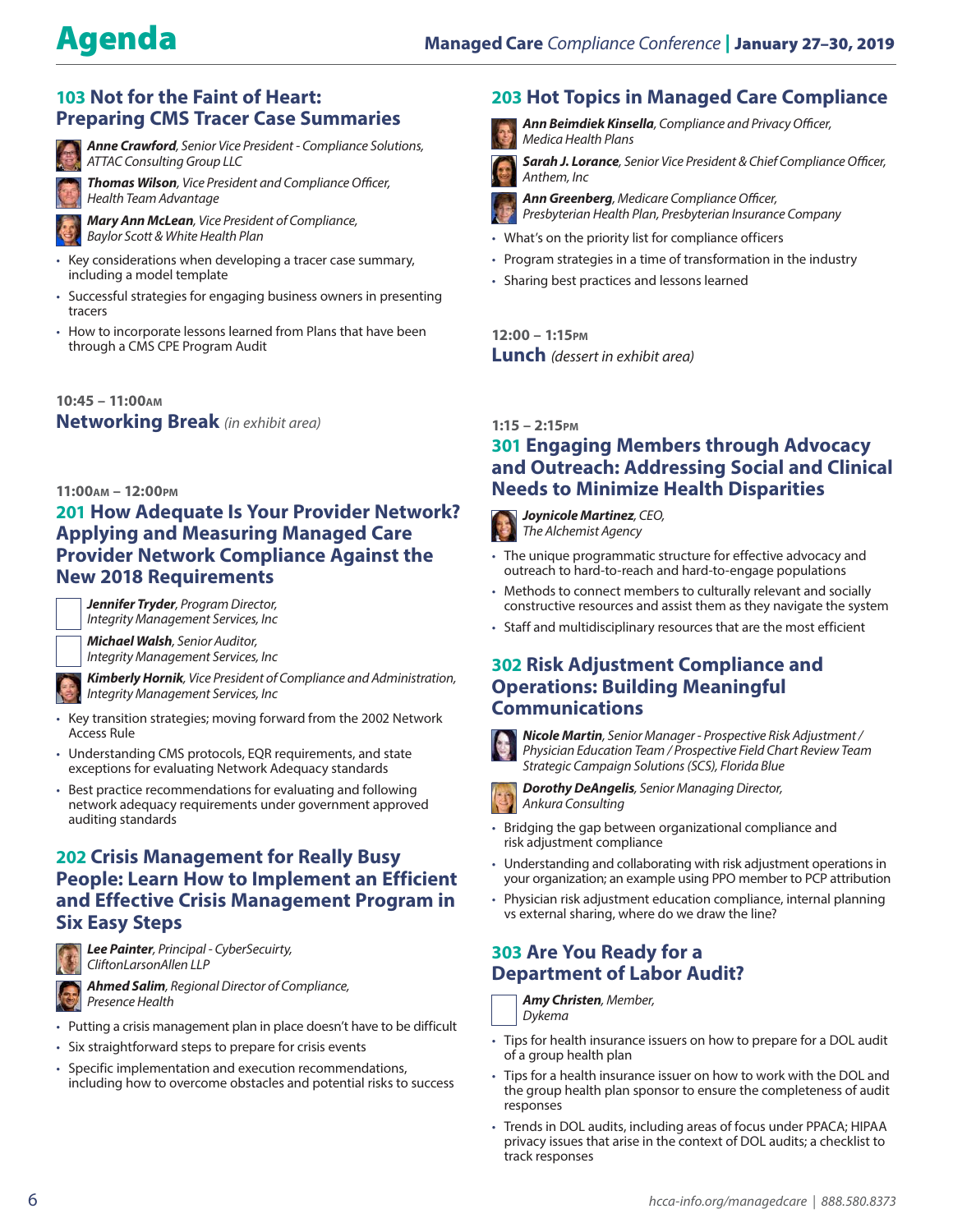**2:15 – 2:30pm Networking Break** *(in exhibit area)*

### **2:30 – 3:30pm**

### **401 Managed Models: The Future of FDR Delegation—Service Delivery, Service Responsibility, and Service Ability**



*Richard Golfin III, Compliance Officer, CenCal Health*

- Managed care in California, the nation's largest Medicaid population
- In California, health plans delegate clinical delivery and clinical services to non-administrative entities
- Large Medicaid populations require innovative approaches to integrated delivery and population management

### **402 Federally Facilitated Exchange (FFE) Audits: Do You Know the Risk Areas?**



*Steve Bunde, Vice President of Integrity & Compliance and Internal Audit, HealthPartners*

*Dawn Guzik Stocker, Program Manager - Health Care Reform Compliance, Geisinger Health Plan*

- Understand the FFE audit process and areas of focus
- Learn about the FFE audit process
- Identify FFE risk areas and remediation strategies

### **403 A Phish Tale: Lessons Learned from a Successful Phishing Attack in a Managed Care Organization**



*Jessica Vander Zanden, Vice President of Administrative Services, Network Health*

*Angela Keenan, Director, Privacy & Compliance, Network Health*

- A Medicare Advantage Plan's incident-response approach to a phishing attack that resulted in a HIPAA breach of over 500
- individuals; lessons learned during and after the investigation • The obligations and complexities of the overall investigation; reporting to other entities such as the media, OCR, and CMS; the facets of an OCR breach investigation
- Creative and effective post-breach training and communication strategies used by the plan, designed to reduce the likelihood of future breaches

### **3:30 – 3:45pm Networking Break** *(in exhibit area)*

### **3:45 – 4:45pm GENERAL SESSION CMS Compliance and Enforcement Update**



*Kimberly Brandt, Principal Deputy Administrator for Operations, CMS*

**4:45 – 6:00pm Networking Reception** *(in exhibit area)*

### TUESDAY, JANUARY 29

**7:00am – 4:30pm Registration Open**

**7:00 – 8:00am Breakfast** *(in exhibit area)*

**8:00 – 8:15am Opening Remarks**

### **8:15 – 9:15am**

### **GENERAL SESSION CMS Audit and Enforcement Update**



*John A. Scott, Acting Director, Medicare Parts C & D Oversight & Enforcement Group, Centers for Medicare & Medicaid Services*

- Changes to the audit process and proposed data collection requests
- Changes to the Civil Money Penalty methodology

### **9:15 – 10:15am**

### **GENERAL SESSION The Parity Challenge: Compliance with a Complex Law**



*Tim Clement, State Government Affairs - Northeast, American Psychiatric Association*

- A family story about the impacts of mental health
- Mental Health Parity and its impact on health plans
- Parity risk areas and how to focus your compliance resources

**10:15 – 10:45am Networking Break** *(in exhibit area)*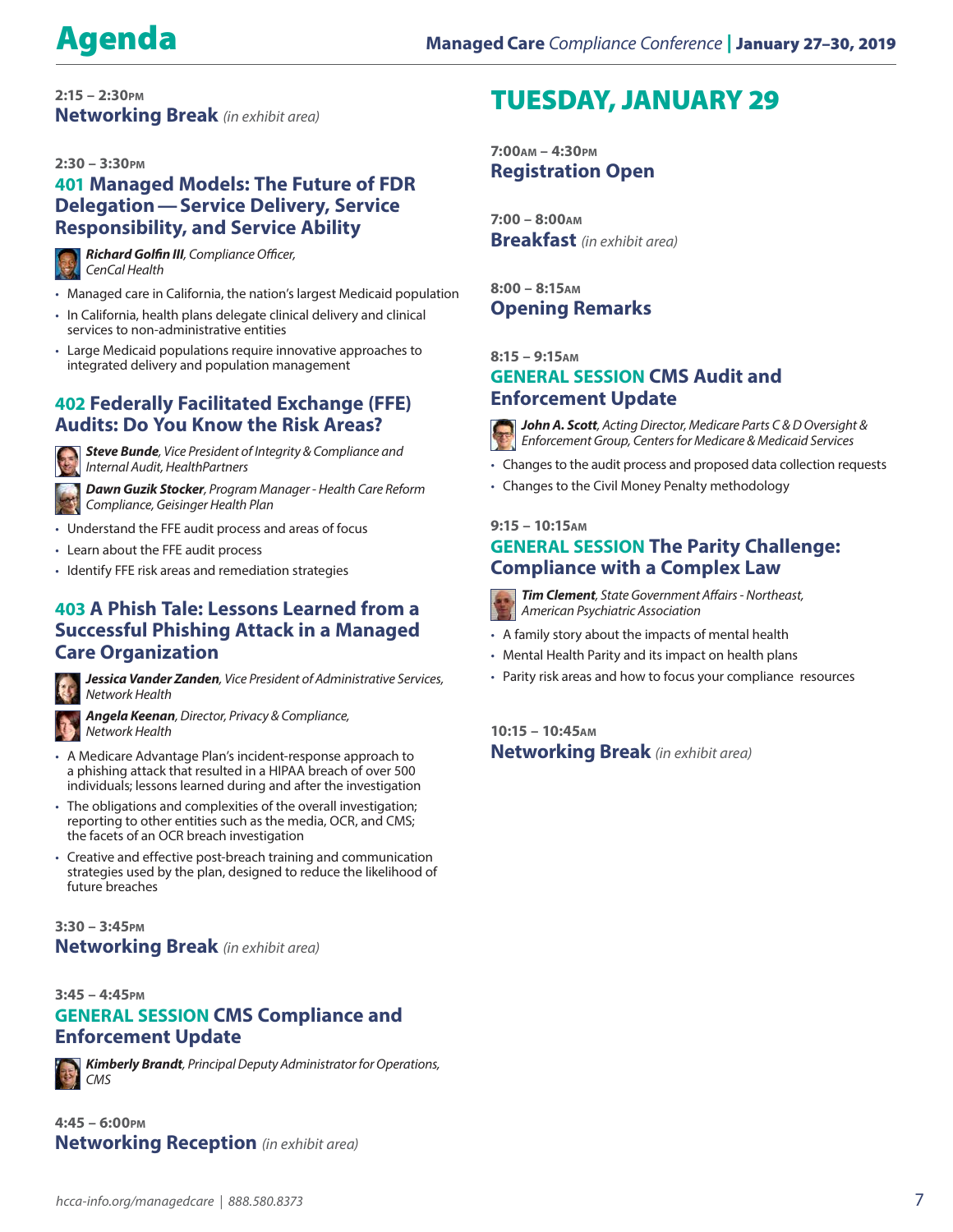### **10:45 – 11:45am 501 Regulators Mount Up: How an Insurance Department Ensures Compliance with Managed Care Plans**



*Rachel Chandler, Senior Attorney, Life and Health Actuarial Division, Mississippi Insurance Department*

- What a Network Adequacy review for a Managed Care Plan entails
- DOs and DON'Ts and PROs and CONs when submitting a Network Adequacy plan for review
- Managed Care Compliance from the perspective of a State agency regulator

### **502 The WHO, WHY, and HOW of Delegation Oversight**



*Christian Puff, Attorney, Hall Render Killian Heath & Lyman, PC*

*Hayley Ellington-Buckles, Chief Compliance Officer, Versant Health*

- WHO qualifies as an FDR and how to tell
- WHY perform oversight; rules and regulations
- HOW to do it; steps and best practices

### **503 Stress is Stressful**



*Cathy Bodnar, Chief Compliance and Privacy Officer, Cook County Health and Hospital System*

*Lauren Tockey, Admissions Counselor, Gateway Foundation Alcohol & Drug Treatment Centers*

- Recognize and acknowledge that working in Compliance is incredibly challenging
- Key strategies to identify and interpret work-tasks, the work environment, and the impact on self
- Revitalize your compliance "mission" to strengthen your health plan's compliance program

**11:45am – 12:45pm Lunch**

### **12:45 – 1:45pm**

### **601 Medicare Advantage Risk Adjustment Compliance DOs and DON'Ts: How to Effectively Deploy Limited Resources on Emerging Risk Areas**



*Jason Christ, Member, Epstein Becker & Green, PC*



*Teresa Mason, Associate,* 



*Epstein Becker & Green, PC*



- The current regulatory and enforcement landscape related to Medicare Risk Adjustment, including government areas of focus such as: retrospective chart review and targeted interventions/ in-home assessments
- Effective and appropriate measures to ensure the integrity of risk adjustment data being provided to CMS, including applicable auditing and monitoring best practices
- Methods for conducting thoughtful and effective internal investigations protected by attorney-client privilege

### **602 Don't Freak Out! You Can Survive Multiple CMS Audits at the Same Time— Here's How**



*Rohit Gupta, Director, PricewaterhouseCoopers*



- Payers can gain value from being better prepared and more productive, and can uncover greater operational insights when multiple audits occur at the same time
- Payers can lower their risks by understanding how the same set(s) of data may impact multiple audits; scenario planning these impacts is a valuable activity
- Payers can improve their performance by understanding how overlapping audits impact one another under the Medicare program

### **603 Are You Just Checking the Box or Creating Effective Compliance Training?**



*S. Leah Yoder, Senior Advisor, UL PURE Learning*



*Shelley Segal, Principal and Co-Founder, Medicare Compliance Solutions*

- CMS's expectations of effective training
- Components of effective training
- Catalysts for caring about training

### **1:45 – 2:00pm Networking Break**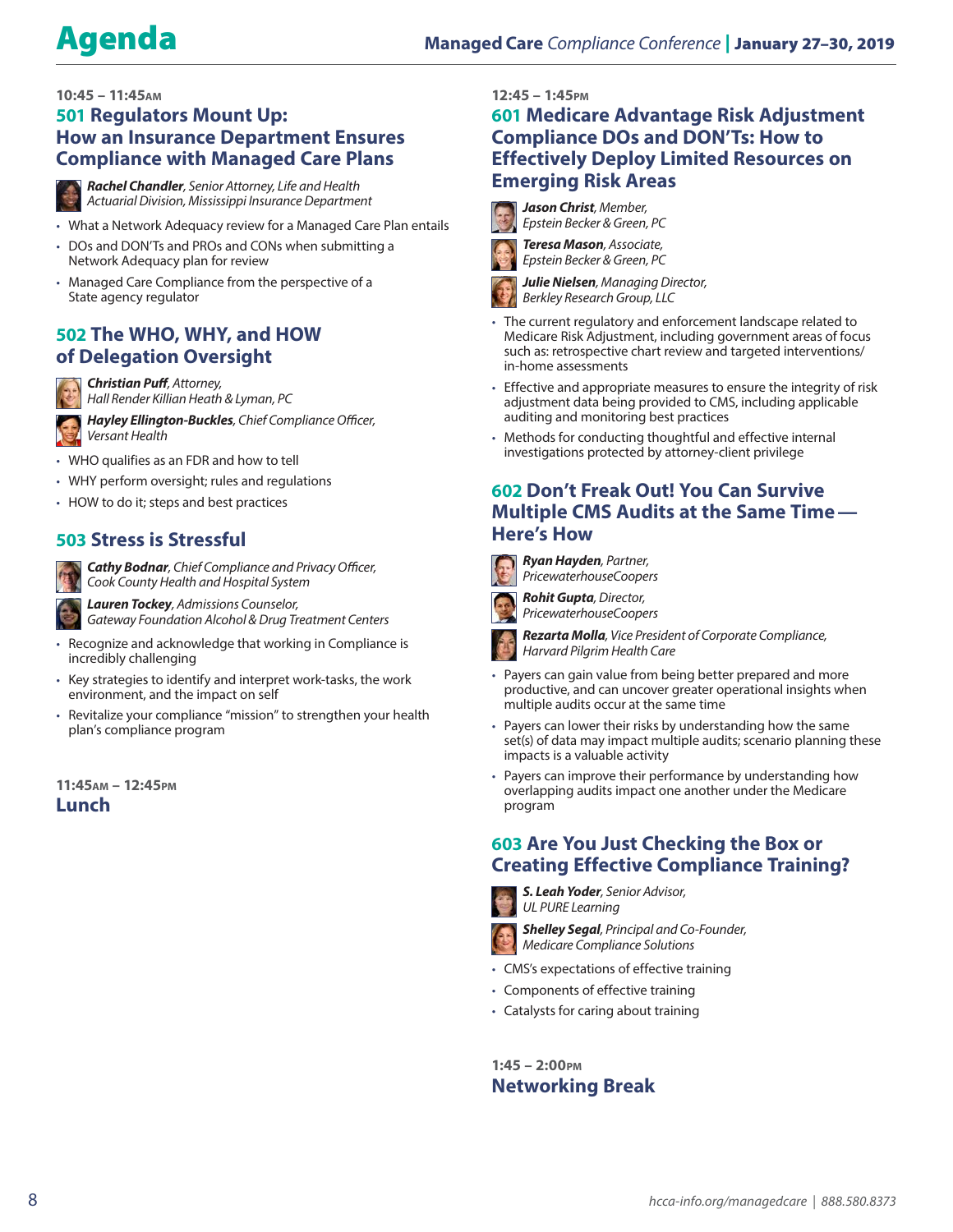### **2:00 – 3:00pm**

### **701 The State of Play for Mental Health Parity**



*Tricia Beckmann, Director, Faegre Baker Daniels Consulting*

*Amy Finley, Senior Counsel, Highmark, Inc*

- Discerning the state of Mental Health Parity and Addiction Equity Act enforcement under the Trump Administration and avoiding traps for the unwary
- The 21st Century Cures Act of 2016 called for stepped up enforcement and additional guidance; taking stock of what has been done to date, what's missing, and what might be to come in terms of both state and federal responses
- The intersections between mental health parity law and other coverage mandates and federal nondiscrimination rules

### **702 How to Prepare for 2019 CMS Rule Change to Marketing Materials: ANOCs, EOCs, Summary of Benefits— Issues, Impact, Disclosures, and Audits**



*Debbie Mabari, CEO, CODY*

*Hannah LaMere, Director - Special Projects,* 

### *CODY Mike Turrell, CEO,*

*Ultimate Health Plans*

- CMS Expectations: Plans must verify that accurate and complete data is represented on materials; identify benefit changes year-to-year; reduce/eliminate erratas
- Regulatory Changes: Allowing for e-materials means that plans need to be diligent on data presented to members; CMS's distinguishing between e-communication and e-marketing materials may lead to more focus and scrutiny on these required materials
- Audits and Best Practices: Audit issues; disclosed issues to CMS tied to CPE audit and pre-audit issue summary; beneficiary impact; tracer sample

### **703 The Importance of Automating Your Monitoring and Auditing**



*Pamela Cleveland, VP - Compliance Product Strategy, Beacon Healthcare Systems*

*Megan Grifa, Director, Medicare Compliance, Medical Mutual of Ohio*

- Do you know where your compliance risk is hiding?
- How do you move your organization to complete risk identification without adding staff?
- Why is a central compliance management solution critical for managing and mitigating risk?

**3:00 – 3:15pm Networking Break**

### **3:15 – 4:15pm**

### **801 Understanding Recent Legislative Changes to Coordination of Benefits Practices for Medicaid and CHIP Programs**

*Kristen Ballantine, Vice President of State and Federal Government Relations, HMS*

*Ron Singh, Senior Vice President of Advisory Services, HMS*

- An overview of recent and upcoming changes—due to legislative and regulatory activity at the federal and state levels—which will impact coordination of benefits function for Medicaid and CHIP programs and plans
- Plan requirements, with a focus on operational compliance and impact on stakeholders
- Targeted for Medicaid and CHIP plans

### **802 The Rise of the Virtual Workforce: Compliance Role in Robotic Automation Governance**

*Deana Rhoades, Principal - Automation, Health Plan Consulting, NTT DATA*

*John Wells, Vice President, Aetna Medicare Compliance, Aetna*



*Sherrie Ryder, Senior Advisor - Compliance & Security, NTT DATA*

- With Operations and IT teams collaborating on an automation strategy, the role of Compliance in governance cannot be ignored
- Robotic Process Automation is creating a team of virtual workers and an additional layer of oversight requirements
- How Compliance can join Business and IT in development of a proper governance strategy

### WEDNESDAY, JANUARY 30

**8:00 – 8:15am Exam Check-In**

**8:15 – 10:45am Certified in Healthcare Compliance (CHC)**®  **Exam** *(optional)*

The CHC exam is optional. You must register in advance to sit for the exam. The cost of the exam is not included in the conference registration fee. To register for the exam, complete the date-specific exam application and mail or fax as directed on the application. For a link to the exam application, visit hcca-info.org/managedcare.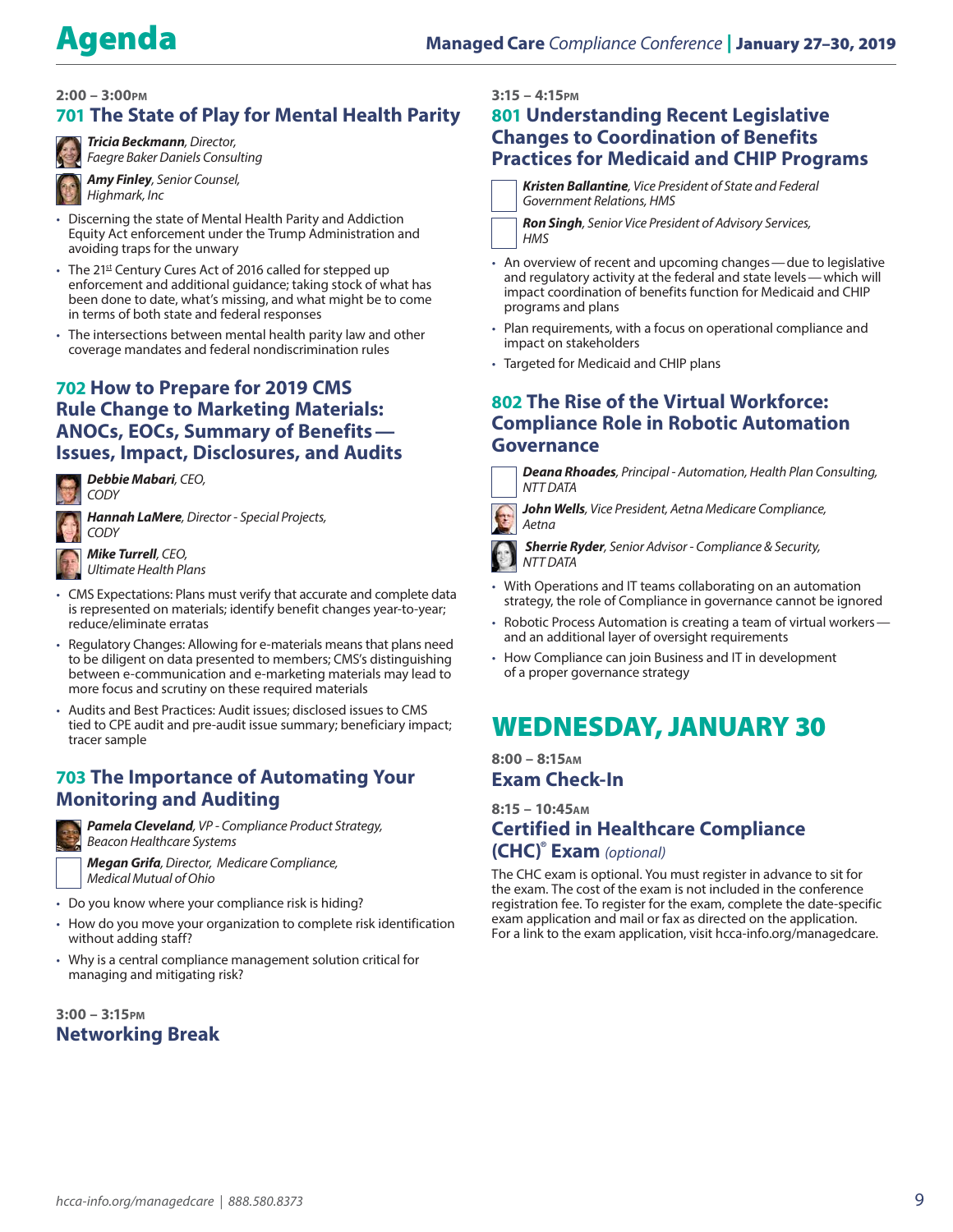### HOTEL & CONFERENCE LOCATION

### Hilton Orlando Lake Buena Vista – Disney Springs™ Area

1751 Hotel Plaza Boulevard Lake Buena Vista, FL 32830

**Phone Reservations:**  800.782.4414

#### **Online Reservations:**

[bit.ly/2019-managedcare-hotel](http://bit.ly/2019-managedcare-hotel)

HCCA has arranged for a block of rooms at a discounted rate of \$229 per night (plus applicable state and local taxes) for single/double occupancy. A daily resort fee of \$15 per room, per night (plus tax) will also be posted to the account. This rate is good through December 28, 2018 or until the room block is full, whichever comes first. All reservations must be secured with a valid credit card, along with a first night's deposit, refundable up to five days in advance of your arrival date.

#### SPECIAL NEEDS/CONCERNS:

Prior to your arrival, please call HCCA at 888.580.8373 if you have a special need and require accommodation.

#### DRESS CODE:

Business casual dress is appropriate for all conference functions.

### CERTIFIED IN HEALTHCARE COMPLIANCE (CHC)® EXAM:

The CHC exam will be held on Wednesday, January 30, 8:00–10:45 am. You must apply in advance to sit for the exam. The cost of the exam is not included in the conference registration fee. To register for the exam, complete the date-specific exam application and mail or fax as directed on the application. For a link to the exam application, visit hcca-info.org/managedcare.

### TERMS & CONDITIONS

**Registration Payment Terms**<br>Please make your check payable to HCCA, enclose

payment with your registration, and return it to the HCCA office, or fax your credit card payment to 952.988.0146. If your total is miscalculated, HCCA will charge your card the correct amount. All expenses incurred to maintain or improve skills in your profession may be tax deductible, including tuition, travel, lodging, and meals. Plea[se consult your tax advisor.](http://hcca-info.org/managedcare) 

### Cancellations/Substitutions:

Refunds will not be issued. You may send a substitute in your place or request a conference credit. Conference credits are issued in the full amount of the registration fees paid, and will expire 12 months from the date of the original cancelled event. Conference credits may be used towards any HCCA service or product, except *The Healthcare Compliance Professional's Manual*. If a credit is applied towards an event, the event must take place prior to the credit's expiration date. If you need to cancel your participation, notification is required by email at helpteam@hcca-info.org, prior to the start date of the event. Please note that if you are sending a substitute, an additional fee may apply.

### Group Discounts:

Discounts take effect the day a group reaches the discount number of registrants. A separate registration form is required for each registrant. Please send registration forms together to ensure that the discount is applied. Note that discounts will not be applied retroactively if more registrants are added at a later date, but new registrants will receive the group discount. Group discounts are not available through online registration. 5 or more: \$50 discount for each registrant 10 or more: \$100 discount for each registrant

#### Recording:

Unathorized audio or video recording of HCCA conferences is not allowed.

### Use of Information:

Your information may be received by exhibitors at a conference as well as our affiliates and partners who we may share it with for marketing purposes. Please note that only postal address information is shared. If you wish to opt-out, please follow the process set out in the Privacy Statement, at hcca-info.org/privacy.aspx.

#### Agreements & Acknowledgements:

I agree and acknowledge that I am undertaking participation in HCCA events and activities as my own free and intentional act, and I am fully aware that possible physical injury might occur to me as a result of my participation in these events. I give this acknowledgement freely and knowingly and assert that I am, as a result, able to participate in HCCA events, and I do hereby assume responsibility for my own well-being. I agree and acknowledge that HCCA plans to take photographs at the HCCA Managed Care Compliance Conference and reproduce them in HCCA educational, news, or promotional material, whether in print, electronic, or other media, including the HCCA website. By participating in the HCCA Managed Care Compliance Conference, I grant HCCA the right to use my name, photograph, and biography for such purposes.

### CONTINUING EDUCATION

HCCA is in the process of applying for additional external continuing education units (CEUs). Should overall number of education hours decrease or increase, the maximum number of CEUs available will be changed accordingly. Credits are assessed based on actual attendance and credit type requested. Approval quantities and types vary [by state or certifying body.](http://hcca-info.org/privacy.aspx) For entities that have granted prior approval for this event, credits will be awarded in accordance with their requirements. CEU totals are subject to change. Upon request, if there is sufficient time and we are able to meet their requirements, HCCA may submit this course to additional states or entities for consideration. If you would like to make a request, please contact us at 952.988.0141 or 888.580.8373 or email ccb@compliancecertification.org. Visit HCCA's website, hcca-info.org, for up-to-date information.

AAPC: This program has the prior approval of the AAPC for 19.5 continuing education hours. Granting of prior approval in no way constitutes endorsement by AAPC of the program content or the program sponsor.

ACHE: The Health Care Compliance Association is authorized to award 19.0 clock hours of pre-approved ACHE Qualified Education credit for this program toward advancement, or recertification, in the American College of Healthcare Executives. Participants in this program who wish to have the continuing education hours applied toward ACHE Qualified Education credit must self-report their participation. To self-report, participants must log into their MyACHE account and select ACHE Qualified Education Credit.

AHIMA: This program has been approved for a total of 19.5 continuing education unit(s) (CEUs). The CEUs are acceptable for use in fulfilling the continuing education requirements of the American Health Information Management Association (AHIMA). Granting prior approval from AHIMA does not constitute endorsement of the program content or its program sponsor.

CCB: The Compliance Certification Board (CCB)® has awarded a maximum of 23.4 CEUs for these certifications: Certified in Healthcare Compliance (CHC)®, Certified in Healthcare Compliance–Fellow (CHC-F)®, Certified in Healthcare Privacy Compliance (CHPC®), Certified in Healthcare Research Compliance (CHRC)®, Certified Compliance & Ethics Professional (CCEP)®, Certified Compliance & Ethics Professional–Fellow (CCEP-F)®, Certified Compliance & Ethics Professional–International (CCEP-I®). Daily Breakdown of maximum CCB CEUs:  $Sun$ day = 9.0 CEUs  $Monday = 7.2$  CEUs Tuesday = 7.2 CEUs Total Maximum CCB CEUs: 23.4

CLE: The Health Care Compliance Association is a provider/sponsor, approved/accredited by the State Bar of California, the Pennsylvania Bar Association, and the State Bar of Texas. [An approximate m](http://hcca-info.org)aximum of 19.5 clock hours of CLE credit will be available to attendees of this conference licensed in these states, along with Alabama, Florida, Illinois, and Rhode Island. HCCA's practice is to apply for CLE credits to the state in which the event is being held, if that state has a CLE approval process for sponsors. Upon request, if there is sufficient time and if we are able to meet their CLE requirements, HCCA may submit this course to additional states for consideration. All CLE credits will be assessed based on actual attendance and in accordance with each state's requirements.

NASBA/CPE: The Health Care Compliance Association is registered with the National Association of State Boards of Accountancy (NASBA) as a sponsor of continuing professional education on the National Registry of CPE sponsors, Sponsor Identification No: 105638. State boards of accountancy have final authority on the acceptance of individual courses for CPE credit. Complaints regarding registered sponsors may be submitted to the National Registry of CPE Sponsors through its website: www.nasbaregistry.org. The education level for this activity is considered basic. No prerequisites are required for this education. Delivery Method: Group Live. Advanced Preparation: None. A recommended maximum of 23.0 credits based on a 50-minute hour will be granted for this activity. This program addresses topics that are of a current concern in the compliance environment and is a group-live activity in the recommended field of study of Specialized Knowledge and Application. For more information regarding administrative policies such as complaints or refunds, call 888-580-8373 or 952-988-0141.

Nursing Credit: The Health Care Compliance Association is preapproved by the California Board of Registered Nursing, Provider Number CEP 14593, for a maximum of 23.4 contact hours. The following states will not accept California Board of Registered Nursing contact hours: Delaware, Florida, New Jersey, and Utah. Massachusetts and Mississippi nurses may submit California Board of Registered Nursing contact hours to their state board, but approval will depend on review by the board. Please contact the Accreditation Department at ccb@compliancecertification.org with any questions you may have. Oncology nurses who are certified by ONCC may request California nursing credit (check box or indicate "Nursing" on the CEU form).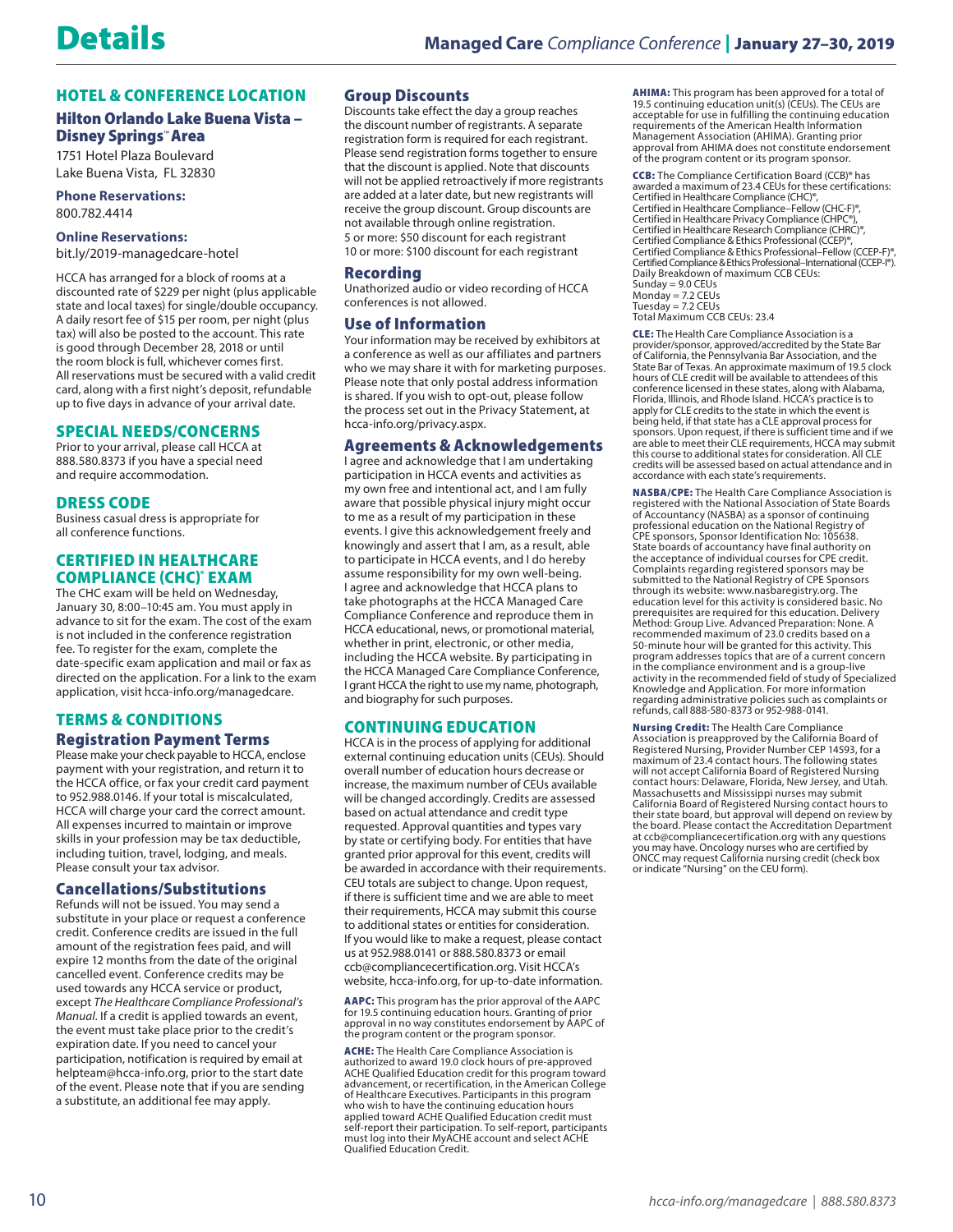| <b>CONTACT INFORMATION</b>                                   |                                                                                                                         |                                                      | <b>REGISTRATION OPTIONS</b>                                                                                                   |  |  |
|--------------------------------------------------------------|-------------------------------------------------------------------------------------------------------------------------|------------------------------------------------------|-------------------------------------------------------------------------------------------------------------------------------|--|--|
| Please type or print your information below.                 |                                                                                                                         |                                                      | Registration fees are as listed and considered net of any local<br>withholding taxes applicable in your country of residence. |  |  |
| $\bigcirc$ Mr. $\bigcirc$ Mrs. $\bigcirc$ Ms. $\bigcirc$ Dr. |                                                                                                                         |                                                      |                                                                                                                               |  |  |
| Member/Account Number (if known/applicable)                  |                                                                                                                         |                                                      |                                                                                                                               |  |  |
| <b>First Name</b><br>MI<br>Last Name                         |                                                                                                                         |                                                      | □ NEW Membership & Registration (Mon & Tue)\$1075<br>FIRST-TIME MEMBERS ONLY (annual dues regularly \$325)                    |  |  |
|                                                              |                                                                                                                         |                                                      |                                                                                                                               |  |  |
| Credentials (CCEP, CCEP-I, CHC, etc.)                        |                                                                                                                         |                                                      | <b>FREE ONLY WITH PURCHASE OF EARLY BIRD REGISTRATION</b>                                                                     |  |  |
|                                                              |                                                                                                                         |                                                      |                                                                                                                               |  |  |
| <b>Title</b>                                                 |                                                                                                                         |                                                      |                                                                                                                               |  |  |
| Organization (name of employer)                              |                                                                                                                         |                                                      | <b>TOTAL</b>                                                                                                                  |  |  |
| <b>Address</b>                                               |                                                                                                                         |                                                      | <b>SPECIAL REQUEST FOR DIETARY ACCOMMODATION</b>                                                                              |  |  |
|                                                              |                                                                                                                         |                                                      | $\bigcirc$ Gluten Free                                                                                                        |  |  |
| State<br>Zip<br>City                                         |                                                                                                                         |                                                      | $\bigcirc$ Vegetarian<br>$\bigcirc$ Vegan                                                                                     |  |  |
| Country                                                      |                                                                                                                         |                                                      | $\bigcirc$ Kosher (Hechsher certified)                                                                                        |  |  |
|                                                              |                                                                                                                         |                                                      | $\bigcirc$ Kosher Style (no shellfish, pork, or meat/dairy mixed)                                                             |  |  |
| Phone                                                        |                                                                                                                         |                                                      |                                                                                                                               |  |  |
| Fax                                                          |                                                                                                                         |                                                      | <b>PAYMENT OPTIONS</b>                                                                                                        |  |  |
|                                                              |                                                                                                                         |                                                      | Mail: HCCA, 6500 Barrie Road, Suite 250, Minneapolis, MN 55435                                                                |  |  |
| Email (required for registration confirmation)               |                                                                                                                         |                                                      | Fax: 952.988.0146                                                                                                             |  |  |
|                                                              |                                                                                                                         |                                                      | $\bigcirc$ Invoice me                                                                                                         |  |  |
| <b>SESSION SELECTION</b>                                     |                                                                                                                         |                                                      | $\bigcirc$ Check enclosed                                                                                                     |  |  |
|                                                              | Please indicate below which sessions you would like to                                                                  |                                                      | ○ I authorize HCCA to charge my credit card (choose below)                                                                    |  |  |
|                                                              | attend. Your choices will be used to assist us in planning.<br>You are not obligated to attend the sessions you select. |                                                      | Due to PCI compliance, please do not provide any credit card information via email. You may email this form                   |  |  |
| <b>SUNDAY</b>                                                | <b>MONDAY</b>                                                                                                           | <b>TUESDAY</b>                                       | (without credit card information) and call HCCA at 888.580.8373 or 952.988.0141 with your credit card information             |  |  |
| $8:00 - 9:30$ AM<br>$\bigcirc$ P1                            | 9:45 - 10:45 AM<br>$\bigcirc$ 101<br>$\bigcirc$ 102                                                                     | 10:45 – 11:45 AM<br>$\bigcirc$ 501<br>$\bigcirc$ 502 | <b>Credit Card:</b> $\bigcirc$ American Express $\bigcirc$ MasterCard $\bigcirc$ Visa $\bigcirc$ Discover                     |  |  |
| $9:45 - 11:15$ AM<br>$\bigcirc$ P2                           | $\bigcirc$ 103                                                                                                          | $\bigcirc$ 503                                       |                                                                                                                               |  |  |
| 12:30-2:00 PM                                                | 11:00 АМ-12:00 РМ<br>( ) 201                                                                                            | 12:45 - 1:45 PM<br>()601                             | <b>Credit Card Account Number</b>                                                                                             |  |  |
| $\bigcirc$ P3<br>$O$ P4                                      | $\bigcirc$ 202                                                                                                          | $\bigcirc$ 602                                       | <b>Credit Card Expiration Date</b>                                                                                            |  |  |
| $2:15 - 3:45$ PM                                             | $\bigcirc$ 203                                                                                                          | $\bigcirc$ 603                                       |                                                                                                                               |  |  |
| $\bigcirc$ P5                                                | $1:15 - 2:15$ PM<br>()301                                                                                               | $2:00 - 3:00$ PM<br>()701                            | Cardholder's Name                                                                                                             |  |  |
| $\bigcirc$ P6                                                | $\bigcirc$ 302                                                                                                          | $\bigcirc$ 702                                       |                                                                                                                               |  |  |
| $4:00 - 5:30$ PM<br>$\bigcirc$ P7                            | $\bigcirc$ 303                                                                                                          | $\bigcirc$ 703                                       | Cardholder's Signature                                                                                                        |  |  |
| $\bigcirc$ P8                                                | $2:30 - 3:30$ PM                                                                                                        | $3:15 - 4:15$ PM                                     |                                                                                                                               |  |  |
|                                                              | () 401<br>$\bigcirc$ 402                                                                                                | ()801<br>$\bigcirc$ 802                              | By submitting this registration, you agree to the Terms & Conditions, including the Use of Infor-                             |  |  |
|                                                              | $\bigcirc$ 403                                                                                                          |                                                      | mation as stated (on page 10), and our Privacy Statement located at hcca-info.org/privacy.aspx.                               |  |  |
|                                                              |                                                                                                                         |                                                      | Please fax your completed registration form<br>with payment information to 952.988.0146                                       |  |  |

**HEALTH CARE COMPLIANCE ASSOCIATION**

6500 Barrie Road, Suite 250, Minneapolis, MN 55435 PHONE 888.580.8373 | FAX 952.988.0146 [hcca-info.org](http://hcca-info.org) | [helpteam@hcca-info.org](https://events.speednetworking.com/ViewEvents/hccamanagedcare2018)

**or visit [hcca-info.org/managedcare](http://hcca-info.org/managedcare) to register online.**